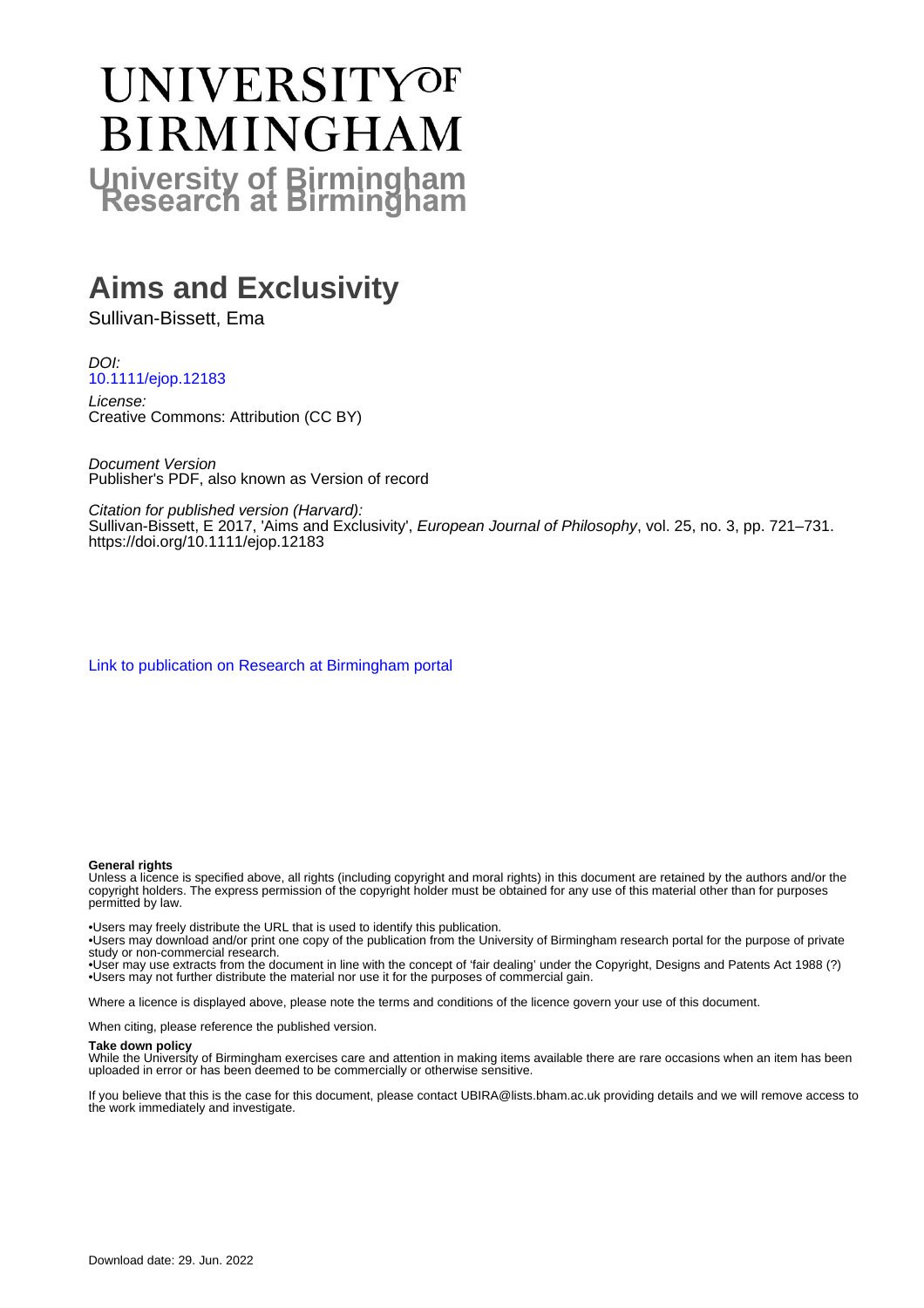DOI: 10.1111/ejop.12183

### Aims and Exclusivity

#### Ema Sullivan-Bissett

Abstract: If belief has an *aim* by being a (quasi) intentional activity, then it ought to be the case that the aim of belief can be weighed against other aims one might have. However, this is not so with the putative truth aim of belief: from the first-person perspective, one can only be motivated by truth considerations in deliberation over what to believe (exclusivity). From this perspective then, the aim cannot be weighed. This problem is captured by David Owens's Exclusivity Objection to belief having an aim (2003). Conor McHugh (2012; 2013) has responded to this problem by denying the phenomenon of exclusivity and replacing it with something weaker: demandingness. If deliberation over what to believe is characterised by demandingness and not exclusivity, this allows for the requisite weighing of the truth aim. I argue against such a move by suggesting that where non-evidential considerations play a role in affecting what we believe, these considerations merely change the standards required for believing in a particular context, they do not provide non-evidential reasons for forming or withholding belief, which are considered as such from the deliberative perspective. Exclusivity thus remains, and so too does Owens's objection.

#### 1. Exclusivity

Exclusivity is said to characterise deliberation over what to believe—only truthrelated considerations can be motivating reasons. This claim should be read descriptively, as a fact about our belief formation, not as a claim about how one ought to deliberate. McHugh characterises exclusivity thus:

when you deliberate about whether to believe a proposition, only considerations you take to be relevant to the truth of that proposition—i.e., evidence—can be motivating reasons for believing the proposition, reasons for which you adopt the doxastic attitude of belief to that proposition. (McHugh 2013: 1118)

To claim exclusivity is not to claim that beliefs are formed exclusively in response to considerations relating to the truth of  $p$ , rather, it is to claim that 'one cannot deliberately, and in full awareness, as it were, let one's beliefs be guided by anything but truth' (Steglich-Petersen 2006: 503). This is not to deny that beliefs can be influenced by non-epistemic factors. Provided that these non-epistemic factors are not acknowledged as reasons to believe by the deliberator, exclusivity does not rule out their influencing the content or fixation of deliberative beliefs.

An account of belief should explain why when we deliberate over what to believe, we can only take truth-related considerations into account. Alternatively,

European Journal of Philosophy ••:•• ISSN 0966-8373 pp. ••–•• © 2017 The Authors European Journal of Philosophy Published by John Wiley & Sons Ltd

This is an open access article under the terms of the [Creative Commons Attribution](http://creativecommons.org/licenses/by/4.0/) License, which permits use, distribution and reproduction in any medium, provided the original work is properly cited.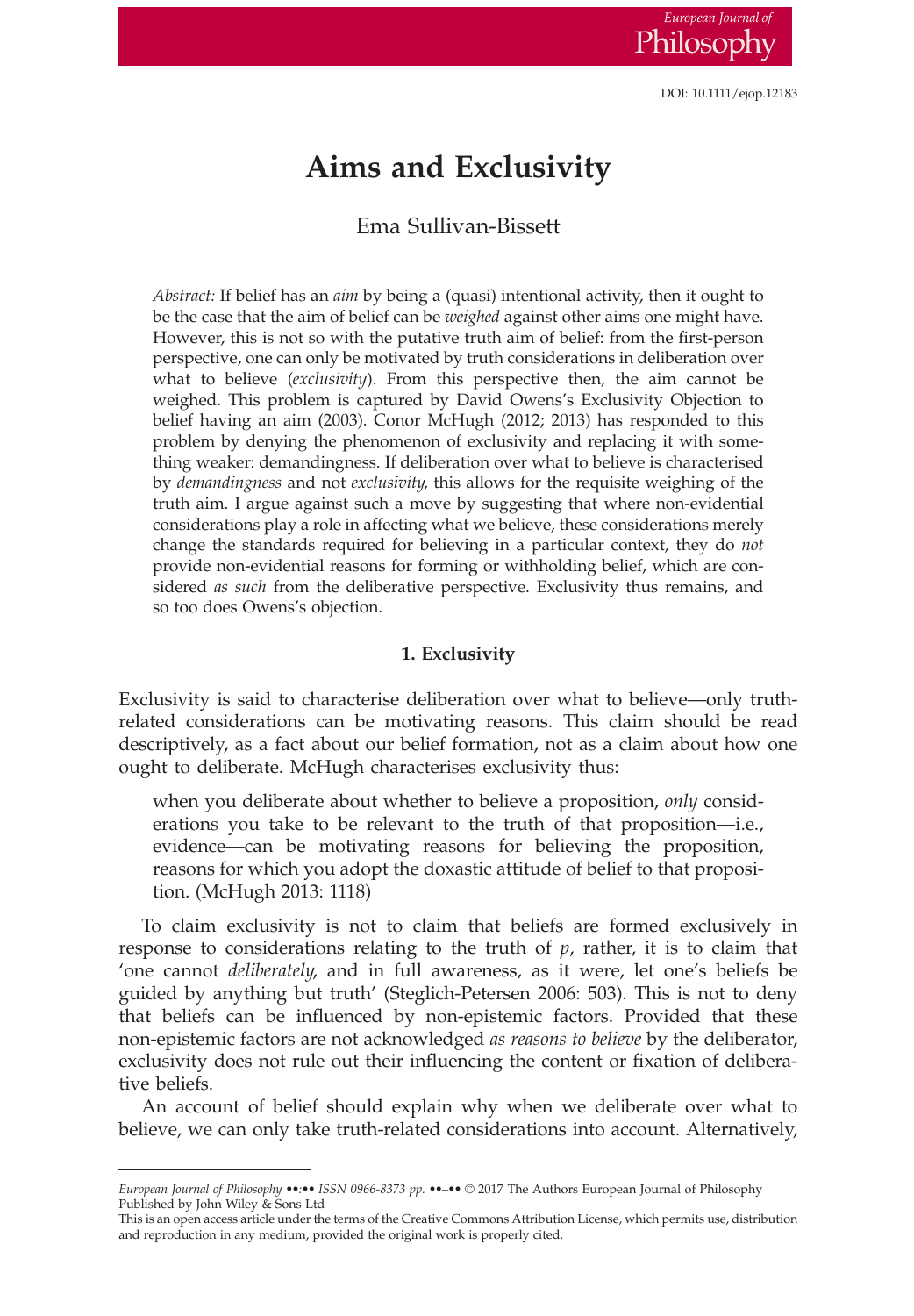an account of belief should have the resources to show that exclusivity does not in fact characterise our belief formation, and so does not pose an explanatory burden to belief theorists. In this paper I will be considering a version of the second strategy.

#### 2. The Truth Aim Teleological Account and Exclusivity

The teleological account of belief holds that belief is constitutively aim governed. I focus on the truth aim teleological account here (see McHugh 2011 for the claim that the aim of belief is knowledge). This account can be found in early-Velleman (2000), and more recently, in the work of Asbjørn Steglich-Petersen (2006; 2008; 2009; 2011). It has it that 'believing that  $p$  essentially involves having as an aim to believe p truly' (Steglich-Petersen 2009: 395). This aim is realised in one of two ways. In the deliberative case it is realised in the subject's intentions qua a believer, and in the non-deliberative case it is realised by 'some subintentional surrogate of such intentions in the form of truth-regulated […] mechanisms' (Steglich-Petersen 2006: 510). It is then, constitutive of belief that it aims at truth in one of these senses.

It has been claimed that we can explain exclusivity<sup>1</sup> by appeal to the aim of belief: when we deliberate over whether to believe some proposition  $p$ , exclusivity 'can be explained by the aim one necessarily adopts in posing that question, because the only considerations that could decide whether believing  $\bar{p}$  would further that aim are considerations that bear on whether  $p$  is true' (Steglich-Petersen 2008: 546).

#### 3. The Exclusivity Objection

Owens objects to the truth aim account on the grounds that the putative aim of belief does not cohere with our ordinary notion of aims, since we understand aims as things capable of interacting with and being weighable against each other. This constraint upon aims is derived from the domain of action. The aim one might have with respect to some activity can interact with and be weighed against one's other aims. For example, my aim to run five kilometres this evening is constrained by my aim to finish writing this section before bedtime.

Owens's claim is that this necessary condition on aims is not met by the proposed aim of belief. If it really were the case that I aimed to believe  $p$  only if  $p$  were true, then, given the nature of aims, I could weigh my aim to believe truly, against say, my aim to be happy. I might weigh my aim to have a true belief about my spouse's (in)fidelity against my aim to keep peace within the relationship, and, if the latter aim is accorded more weight, I may end up failing to form the belief that my spouse is unfaithful. However, if my deliberation over what to believe is characterised by exclusivity, this kind of weighing is ruled out. When we deliberate over whether to form a belief, we find that we can

<sup>© 2017</sup> The Authors European Journal of Philosophy Published by John Wiley & Sons Ltd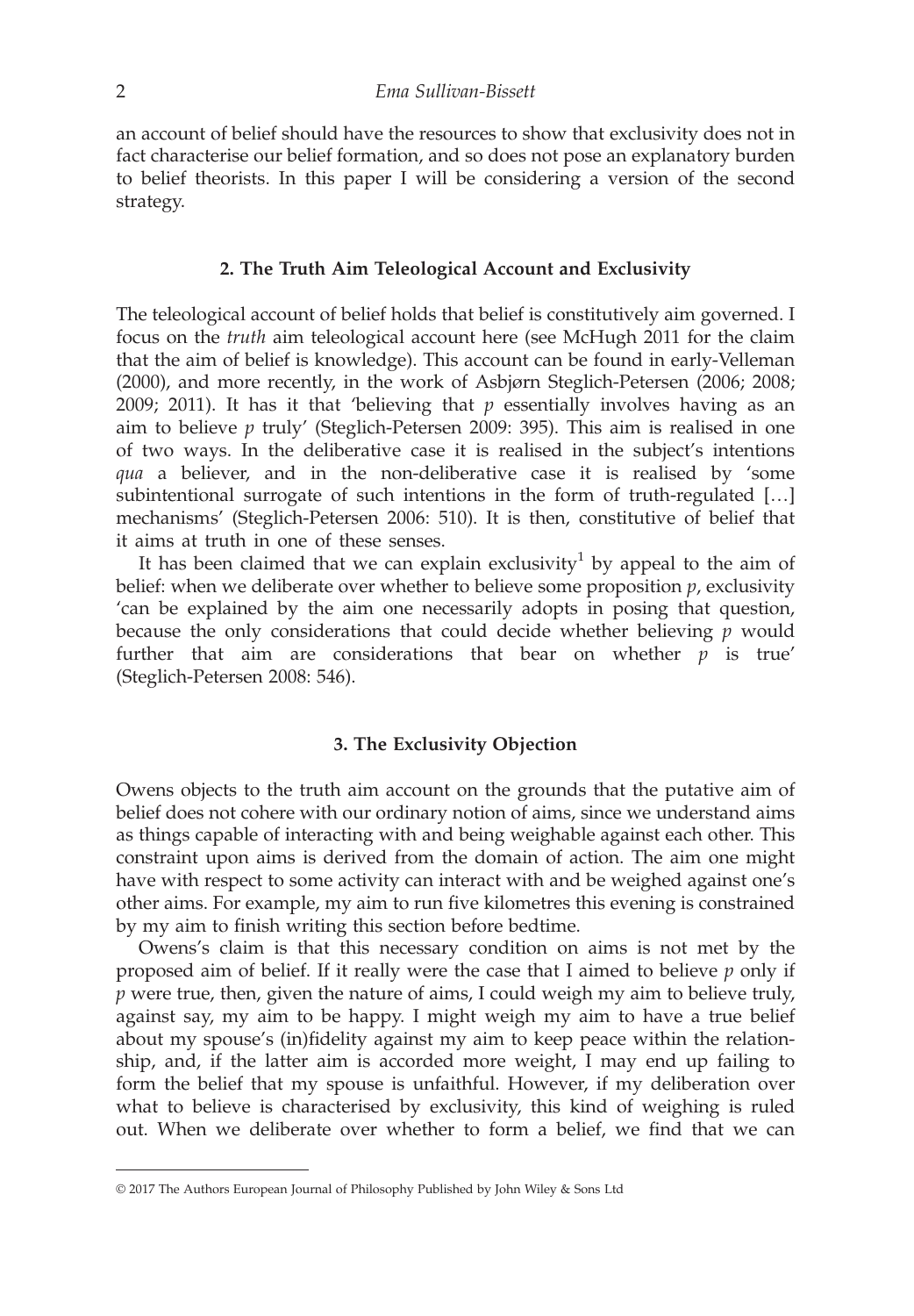only be moved by considerations pertaining to  $p$ 's truth, regardless of any other aims we might have when we enter into this process. Owens claims that this exclusion of our other aims which occurs in deliberative belief formation shows that belief is not an aim governed activity; that is, there is no aim of belief.<sup>2</sup> If there is no aim of belief, we cannot appeal to one in an explanation of exclusivity.

The teleologist who wants to explain exclusivity by appeal to belief having an aim is thus in a bind. On the one hand, if she appeals to aims in any robust sense, she should use that notion in a way at least consistent with our ordinary notion of aims. She should allow for weighing the truth aim against other aims one might have.<sup>3</sup> However, if she allows for weighing the aim, as our ordinary understanding of aims demands, then she cannot at the same time accept the characterisation of doxastic deliberation as governed by exclusivity. Weighing of aims in deliberation and there being only one kind of consideration that can move us cannot be held together. The teleologist then cannot both explain exclusivity and appeal to an ordinary notion of aims.

#### 4. Denying Exclusivity

McHugh claims that there are three ways the teleologist might respond to Owens's objection. The first is to give an explanation of exclusivity which is compatible with the claim that belief has an aim. The second is to deny that the teleologist is required to explain exclusivity. The third is to deny exclusivity altogether, and give an account of the phenomena which look to indicate exclusivity in terms compatible with the teleological account (McHugh 2012: 436). I put aside the second response, since I am assessing the teleological account with respect to its ability to explain exclusivity. If the teleologist claims that she need not give an explanation of exclusivity, she is not giving an account which needs to be discussed here. With respect to the first kind of response, Steglich-Petersen has argued along these lines (2009). I have argued elsewhere that this response fails (Sullivan-Bissett and Noordhof 2013), and so I move now to McHugh's response, a version of the third strategy.

McHugh claims that the 'data that generate the impression of exclusivity can be explained in another way', and that this way is compatible with the claim that the aim of belief can be weighed (McHugh 2012: 436). Instead of exclusivity, we should recognise a feature of the regulation of belief which McHugh calls demandingness, which captures the fact that:

you cannot deliberatively form an outright belief in a proposition if you regard your evidence for that proposition as less than sufficient, where sufficiency involves more than having better or stronger evidence for the proposition than for its negation. You require what you take to be some high degree or strength of evidence, or some particular kind of evidence, for the proposition. (McHugh 2013:  $1120$ )<sup>4</sup>

<sup>© 2017</sup> The Authors European Journal of Philosophy Published by John Wiley & Sons Ltd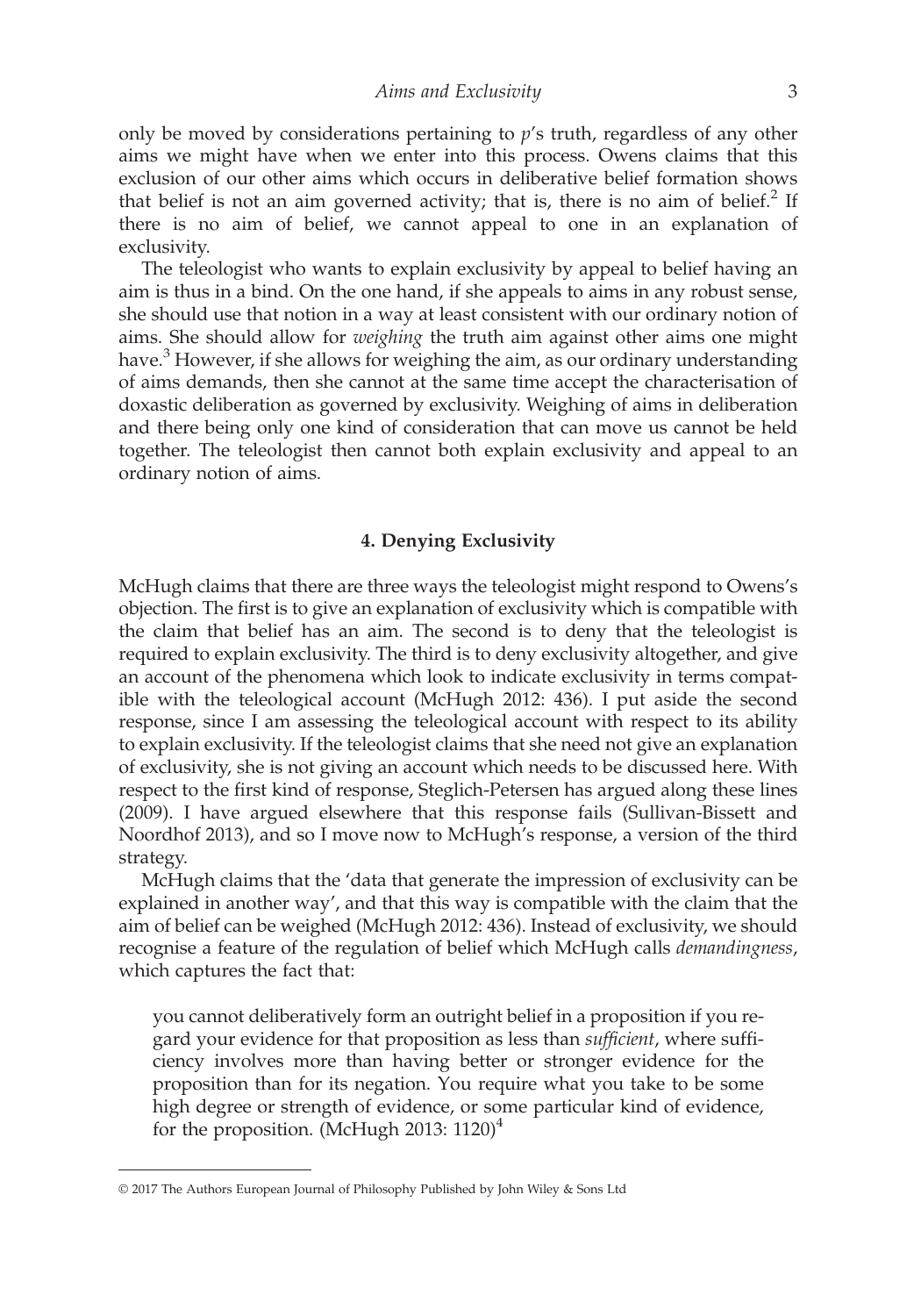#### 4 Ema Sullivan-Bissett

Exclusivity and demandingness are different phenomena, the latter allows for the kind of weighing which would make coherent the claim that belief is aim governed. McHugh's strategy is to account for the cases in which exclusivity is apparently in play by appeal to the feature of demandingness. If deliberative belief formation is governed by demandingness, the teleologist can claim that belief has a weighable aim. Exclusivity rules out non-evidential considerations being reasons for belief within deliberation, but says nothing about the strength of evidence required to form a belief. Demandingness, on the other hand, allows that non-evidential considerations can be reasons for belief, but it requires that 'if you regard your evidence as insufficient, such considerations cannot effectively motivate you to go ahead and believe' (McHugh 2012: 437; see also 2013: 1121). So if non-evidential considerations have motivational force, if they are derived from some aim, this is one other than the aim of truth (McHugh 2012: 437). Demandingness allows for the aim of belief to interact with other aims when a subject is deliberating over what to believe. If it is demandingness which characterises doxastic deliberation —and not exclusivity—then Owens's challenge is met.

According to McHugh then, what needs explaining is why our deliberative belief formation is characterised by demandingness, and this explanatory work can be done by appeal to belief having an aim. We can explain demandingness by appeal to the aim one adopts when entering doxastic deliberation. One cannot form a belief that  $p$  deliberatively if one regards the evidence for  $p$  as less than sufficient, because forming a belief that  $p$  on less than sufficient evidence is not conducive to the aim one has as a believer. Note the similarity between Steglich-Petersen's explanation of exclusivity, and McHugh's explanation of demandingness. Both explanations go via the aim of belief, with the claim being that the relevant phenomena follows from one's adopting that aim in doxastic deliberation.

There are cases in which exclusivity and demandingness make the same prediction. These are ones in which a subject considers whether or not to believe that p, and she regards as insufficient both her evidence for p and her evidence for  $\sim p$ . In such cases the subject 'will in effect be forced to withhold belief, no matter how glorious the riches [she is] offered to believe p (or  $\sim$  p), or what other non-evidential considerations are in play' (McHugh 2012: 438). This is a prediction licensed by both exclusivity and demandingness.

What McHugh needs for his claim that doxastic deliberation is characterised by demandingness and not exclusivity are cases in which an appeal to demandingness explains the case, without appeal to exclusivity, or indeed, cases in which it looks like exclusivity is not in play. McHugh offers several cases; I will consider two types of case here, though I take my conclusions about these cases to generalise to his other tokens of the same types of case.

The first type of case is one in which, McHugh claims, you can withhold belief for non-evidential reasons: You have a cheque which needs to be cashed by the end of the week. You know it would be easier to cash it on Saturday than today, which is Friday. You also know that the bank has been open on Saturdays before, and so you have sufficient inductive grounds to believe that the bank will be open this

<sup>© 2017</sup> The Authors European Journal of Philosophy Published by John Wiley & Sons Ltd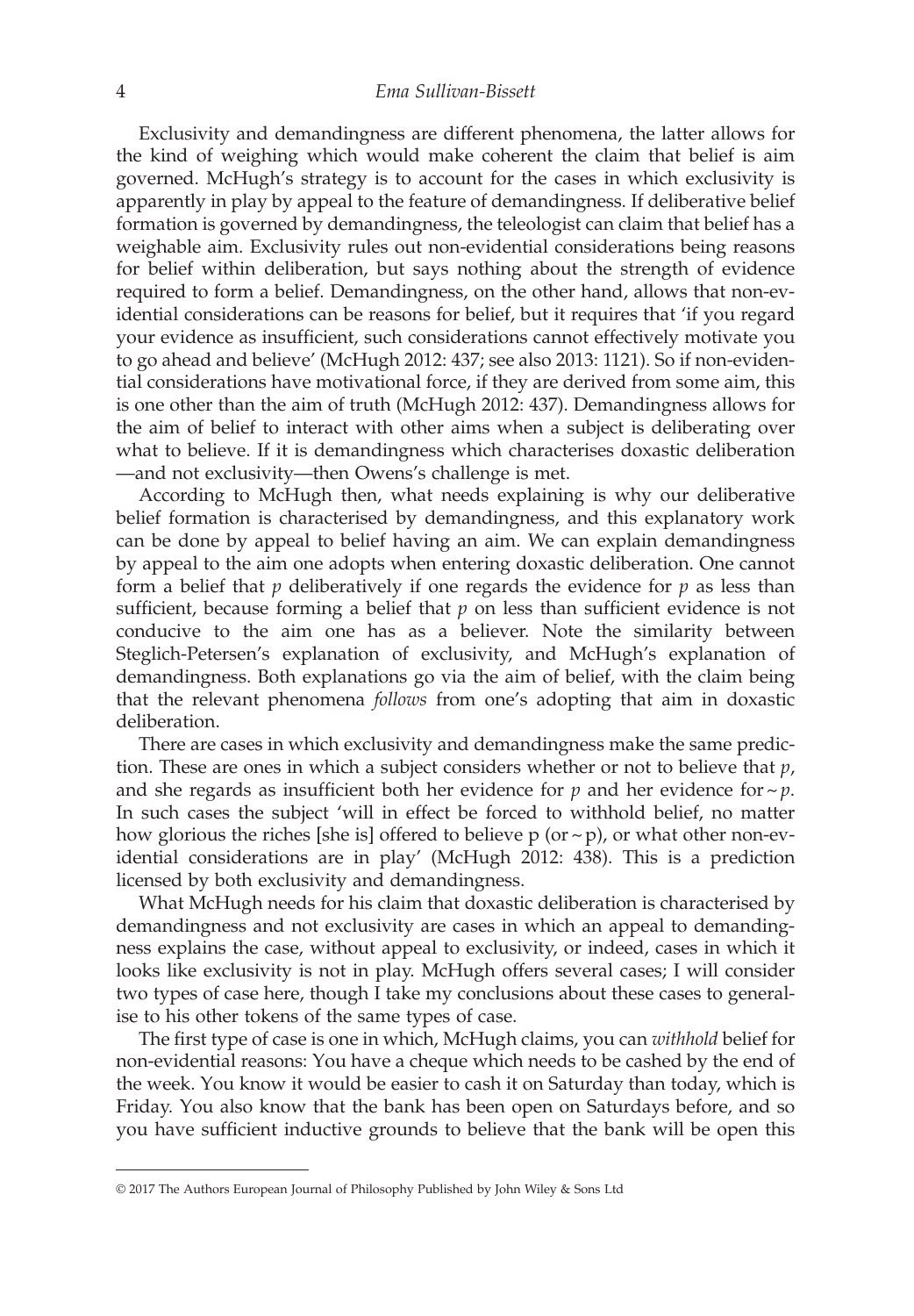Saturday, even though you cannot rule out the possibility that the bank has changed its opening hours, and so might be closed on Saturday. Though you would usually form the belief that the bank is open, given that the stakes are high in this case, it 'seems that you can, for this reason, withhold belief on the matter, taking seriously the possibility of a change in hours' (McHugh 2013: 1125).

In this case, a subject withholds belief for a non-evidential reason. If deliberative belief formation were characterised by exclusivity, this kind of case would be impossible. Demandingness, however, allows for it.

The second type of case is one in which non-evidential reasons can be taken into account in the formation of a belief: You are a car salesman. You want to sell a particular kind of car, the evidence about which suggests that it is reliable, though you are unable to rule out that it might be an exception in this respect. You know that your sales pitch will be better were you to believe that the car is reliable. In this case, McHugh claims, 'you can take into account the non-evidential reason to form that belief, and form it, putting aside far-fetched error possibilities' (McHugh 2013: 1128). Again, exclusivity denies the possibility of this kind of case, whilst demandingness allows for it.

If it is right that demandingness characterises our deliberation over what to believe, the aim of belief can be weighed in certain circumstances, and so Owens's exclusivity objection is answered. Recall the bind of the teleologist I pointed to at the end of section three: if the teleologist wants to explain exclusivity, she cannot do so by appealing to an aim, since aims are the kinds of thing which can be weighed, something exclusivity rules out. I suggested that the aim theorist cannot both keep exclusivity and the ordinary notion of aims as things which are weighable. McHugh here rejects the first in favour of the second.

#### 5. Reclaiming Exclusivity

Here I suggest that McHugh's cases are not ones in which exclusivity does not hold, and so nor are they ones in which one can weigh the aim of belief. I will resist McHugh's diagnosis of his cases as ones in which the aim of belief is weighed, with practical considerations playing a role, from the first-person perspective, in doxastic deliberation. I will then gesture towards an alternative account of what is going on in these cases, one which preserves exclusivity, and Owens's objection to the teleological account.

Before that, I will just register a side note about McHugh's cases: it is odd to call the non-evidential considerations McHugh appeals to considerations at all, given that no amount of them can outweigh or make up for evidential shortfalls. Considerations are those things which are taken into account in arriving at a decision, things one considers as part of one's deliberation. Take a case where I am deciding whether to finish this paper or read my politics magazine. One set of considerations relate to my research goals for this week, another set of considerations relate to my keeping up with the current political news. Of course considerations of one kind can be far weightier than considerations of another, it might be that I am

<sup>© 2017</sup> The Authors European Journal of Philosophy Published by John Wiley & Sons Ltd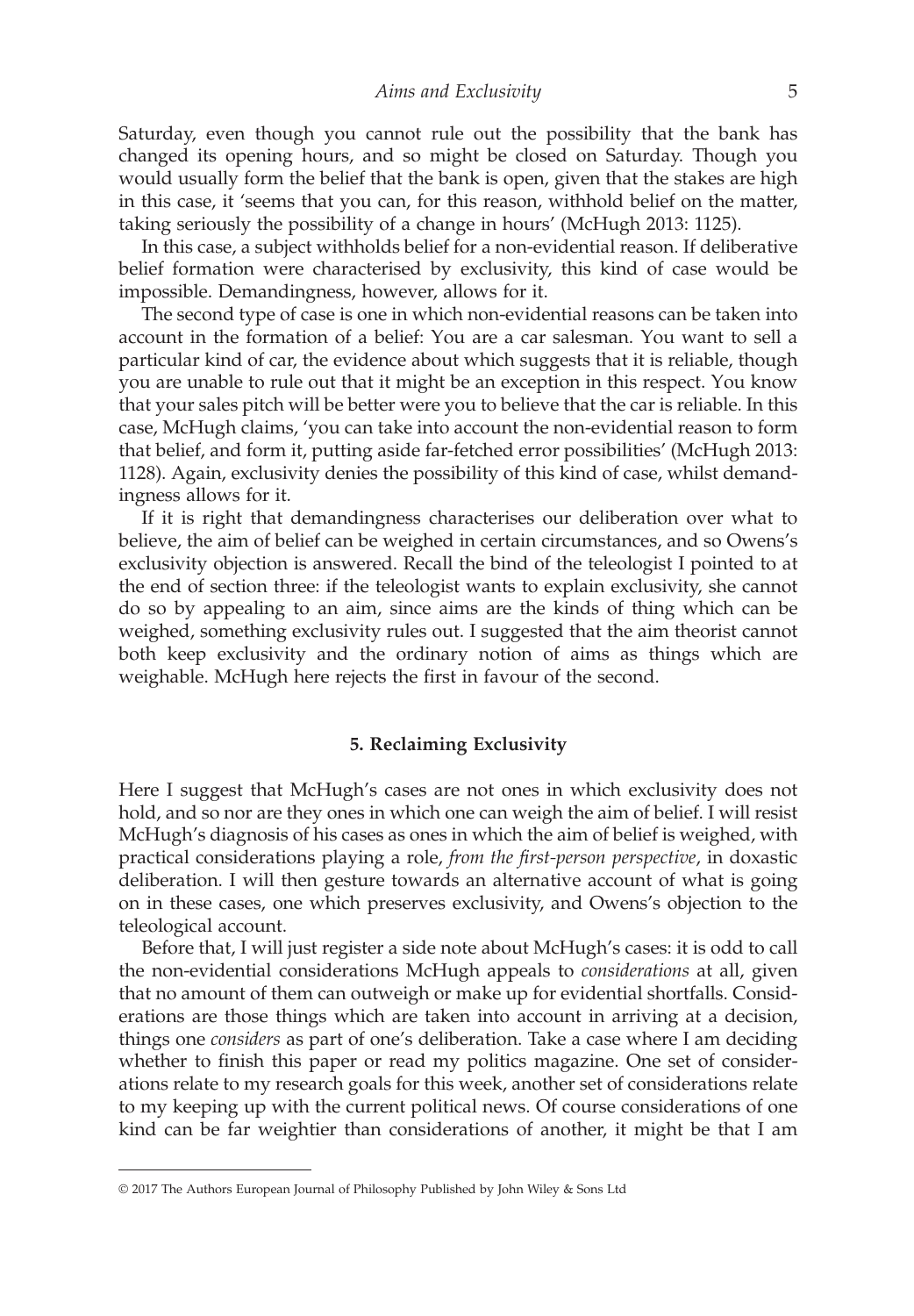#### 6 Ema Sullivan-Bissett

particularly invested with keeping up with the political world this week because there is an important election coming up, but if no amount of considerations from the research side could move me to abandon my pursuit for political knowledge, it is not clear that they would represent considerations after all. Likewise, in the case of belief, if no amount of McHugh's putative non-evidential considerations could make up for evidential shortfalls, it looks like withholding belief is not a case of weighing pragmatic and epistemic aims. We can see this by looking to the way the aim of truth behaves when it governs guessing, we do not get the kind of result we get in the belief case. Guesses are governed by the aim of truth; the standard of correctness for a guess is truth, and someone cannot be described as guessing if they are not intending to guess truly (Owens 2003: 291). However, it is not the case that evidential considerations always trump non-evidential ones, such that the best we can do is withhold a guess. Consider Owens's case:

Suppose the quiz master asks me whether the earth's population is greater than 7 billion. There is \$1 million at stake. I wouldn't claim to know the answer but no answer means no money. Obviously I ought to make a guess. So I plump for the answer 'yes'. My guess is a sensible one, even though I have no evidence on the matter, because if I don't guess at all I am certain to lose the money. In fact, a guess would be sensible even if I had to get the population of the world to within ten million. Here I'm pretty unlikely to be right but, so far as my evidence goes, any guess I make is as good as any other and I have to make some guess to win. (Owens 2003: 291–2)

Here we have a case in which though truth is the aim of guessing, non-evidential considerations interact with the evidential ones. This of course, never happens with belief. All we get in the belief case, supposedly, is our being able to withhold belief in light of non-evidential considerations, or go ahead and form the belief we already have sufficient evidence for. But if these non-evidential considerations functioned as considerations in any ordinary sense, there ought to be scope for us to do several other things which demandingness rules out. For example, if I had no evidence for  $p$ , but the practical pay-off for believing that  $p$  would be huge, I could form the belief that  $p$ . This is of course ruled out by demandingness, but if that is what characterises our deliberation over what to believe, then why call these non-evidential matters considerations at all?<sup>5</sup> (Though I will continue to do so for the sake of exposition.) If the reader is unmoved by the concern raised here regarding whether these non-evidential considerations are considerations after all, no matter, since my main argument does not require this claim. It was intended merely as a side note.

McHugh's cases raise the question of what is going on when pragmatic considerations look to be affecting the fixation of belief. My suggestion is that there is no weighing of such considerations occurring, and so these cases do not help in a response to Owens. Rather, something else is happening which is consistent with the presence of exclusivity.

We do not need to concede that non-evidential considerations can influence belief formation in the way described, but rather we can understand these

<sup>© 2017</sup> The Authors European Journal of Philosophy Published by John Wiley & Sons Ltd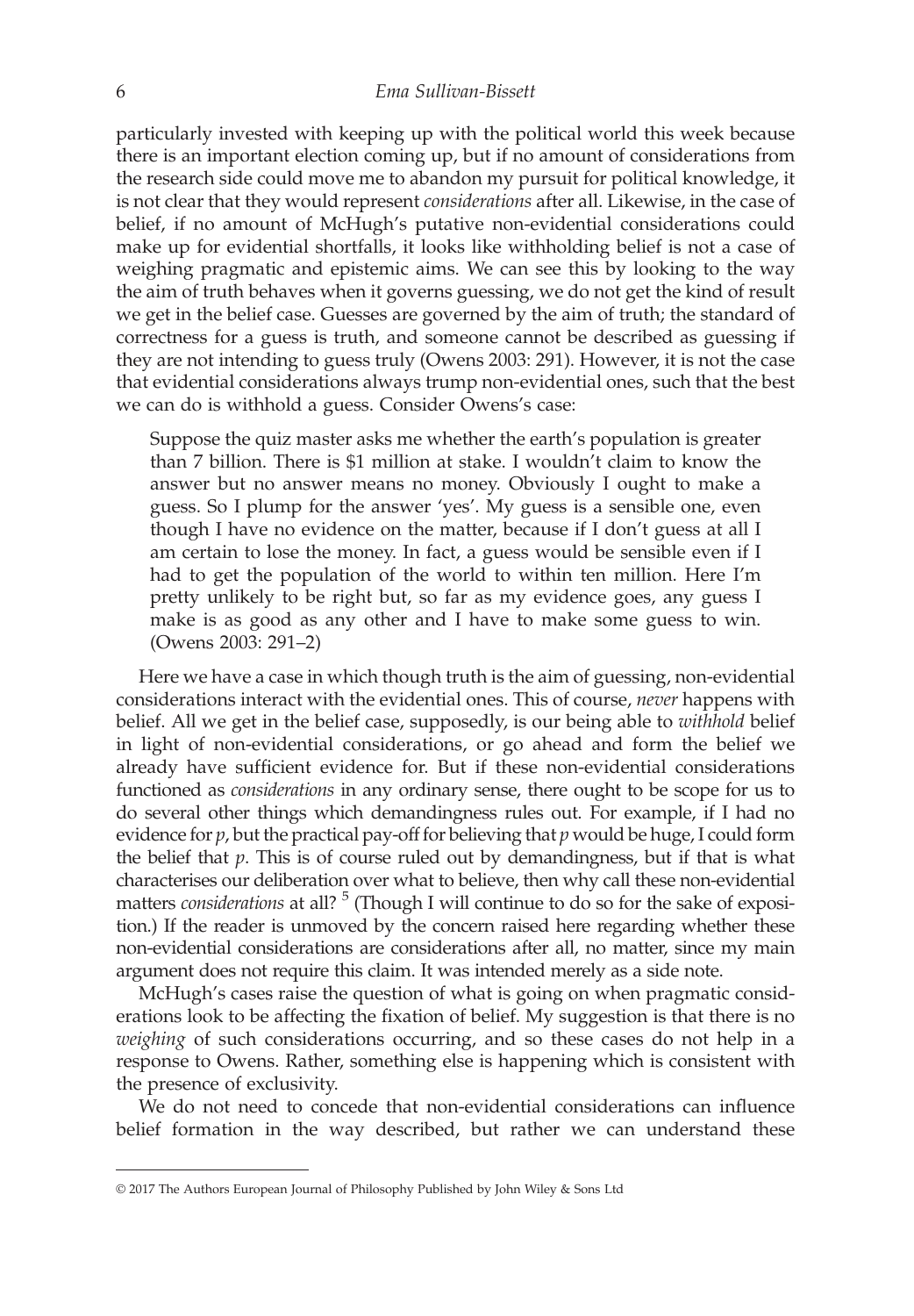considerations as functioning to modify the standards for sufficient evidence required for belief, and not as reasons for the subject to withhold or form belief. As McHugh notes, exclusivity is silent on the *strength* of evidence required to form a belief, and is concerned only with the type of consideration which can move us in doxastic deliberation (McHugh 2012: 437; 2013: 1121). It is open to the exclusivity proponent to allow non-evidential factors to play a role in the fixation of a belief, this is something everyone recognises (indeed, exclusivity does not even rule out the subject noting that such a thing might be going on! (Archer 2015: 11–12)). Presumably we tell a story like this when we consider cases of, for example, self-deception. The cuckholded husband does not deliberate over whether to believe that his wife is faithful, and consider the fact that believing that she is will make him happy and sustain goodwill in the relationship, but presumably his knowing this plays a causal role in his coming to believe that his wife is faithful, even though there is much evidence against that conclusion. I offer this case to illustrate the kinds of thing that the exclusivity proponent might say about cases in which non-evidential considerations play a role in belief fixation. I see no reason why such things cannot equally be said about McHugh's cases.

What would such a story look like? Well, we might say something like the following: what these practical considerations do is change the standards required to be a believer. So, when the stakes are high, as in the cases McHugh describes, your standards for sufficient evidence are high, and so your being moved to belief requires more or better evidence. The reasons which motivate withholding or forming belief though are purely epistemic, in line with exclusivity.

McHugh canvasses this line of response. In reply he claims that even if practical considerations can affect what counts as sufficient evidence for a subject, this does not show that these considerations cannot motivate a subject, for example, to withhold belief. In fact, what might make a practical consideration a good candidate for a reason one might withhold belief is its playing a role in raising the subject's standard for sufficient evidence (McHugh 2013: 1126). In order for the response to McHugh's cases to be problematic for the way in which he describes them, it would have to be the case that though a practical consideration can raise a subject's standard for sufficient evidence in some contexts, it cannot be recognised as a reason for which the subject withholds belief from the deliberative perspective. McHugh suggests that it would be 'puzzling what would be going on' from the subject's point of view in such a case, given that one 'cannot deliberatively acknowledge the role of the practical consideration in such events of doxastic rearrangement, and yet there is no change in [the subject's] evidence that could explain them either' (McHugh 2013: 1126). So the claim is that in order for the response to work, it would need to be the case that practical considerations can affect a subject's standard for sufficient evidence, without those considerations functioning as reasons for which the subject withholds belief from the deliberative perspective. My claim is that this is exactly right. Non-evidential considerations are not recognised by the subject as reasons for withholding belief in certain contexts, but rather, affect the evidential standards required for belief.

<sup>© 2017</sup> The Authors European Journal of Philosophy Published by John Wiley & Sons Ltd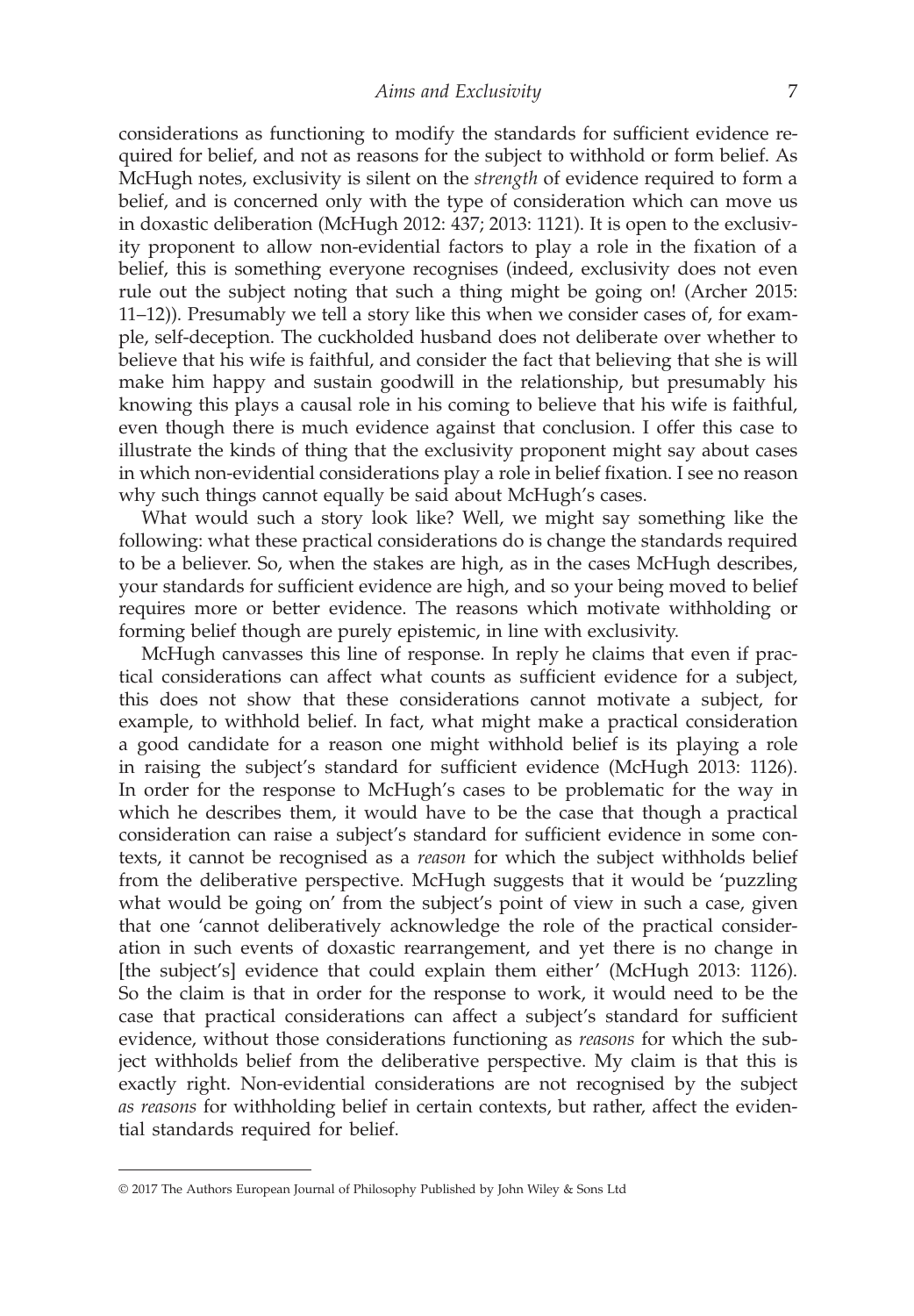Once we distinguish between non-evidential reasons for withholding belief, and the influence of non-evidential factors on standards for belief, we see that the putative cases of demandingness are really cases of exclusivity, and further support the claim that exclusivity characterises our deliberative belief formation. So the way we should understand McHugh's cases is not as cases in which nonevidential factors function as reasons for withholding belief, but rather as cases in which non-evidential factors change what the subject requires as sufficient evidence to form a belief.

Consider Trope and Liberman's (1996) idea of confidence thresholds for belief, as one way the exclusivity proponent might develop my alternative explanation of McHugh's cases. The idea here is that the lower a subject's confidence threshold, the less evidence is required to reach the threshold. The acceptance threshold is defined as 'the minimum confidence in the truth of a hypothesis that [one] requires before accepting it, rather than continuing to test it' whilst the rejection threshold is 'the minimum confidence in the untruth of a hypothesis that [one] requires before rejecting it and discontinuing the test' (Trope and Liberman, 1996: 253). These thresholds depend on 'the cost of false acceptance relative to the cost of information' and 'the cost of false rejection relative to the cost of information' respectively (Trope and Liberman, 1996: 253). By cost of information what is meant is the resources and effort that is required for the subject to acquire and process information relevant to the target proposition. By cost of false acceptance and cost of false rejection what is meant is the subjective importance the subject attaches to avoiding falsely believing a proposition and avoiding falsely believing the negation of a proposition, respectively (Trope and Liberman, 1996: 252). If this model is right, our desires can influence our beliefs, though not in the way that McHugh suggests. Rather, they function to change the thresholds, but are not recognised as reasons to withhold belief.

Consider also Jason Stanley's Interest Relative Invariantism about knowledge, to support the claim that it is changes in confidence thresholds which are affected by non-evidential factors which account for McHugh's cases, as opposed to nonevidential factors directly affecting belief formation, functioning as reasons to withhold or form belief. (McHugh himself refers to this sort of account as one which might bolster my line here, (2013: 1134, n. 25).) According to Interest Relative Invariantism

knowing a true proposition requires a subject who believes it to possess a sufficient level of evidence for that proposition, where sufficiency is measured in terms of some kind of probability. The basic idea is that, the greater the practical investment one has in a belief, the stronger one's evidence must be in order to know it. (Stanley 2005: 88)

Stanley also discusses a version of the bank case. When the subject does not have a cheque to cash, she is in a 'Low Stakes' situation, and so the proposition that the bank is open on Saturday does not pose a serious practical question for her. In a 'High Stakes' situation, when the subject has a cheque to cash, the proposition is a serious practical question for her, given that if the proposition is false (if the bank is

<sup>© 2017</sup> The Authors European Journal of Philosophy Published by John Wiley & Sons Ltd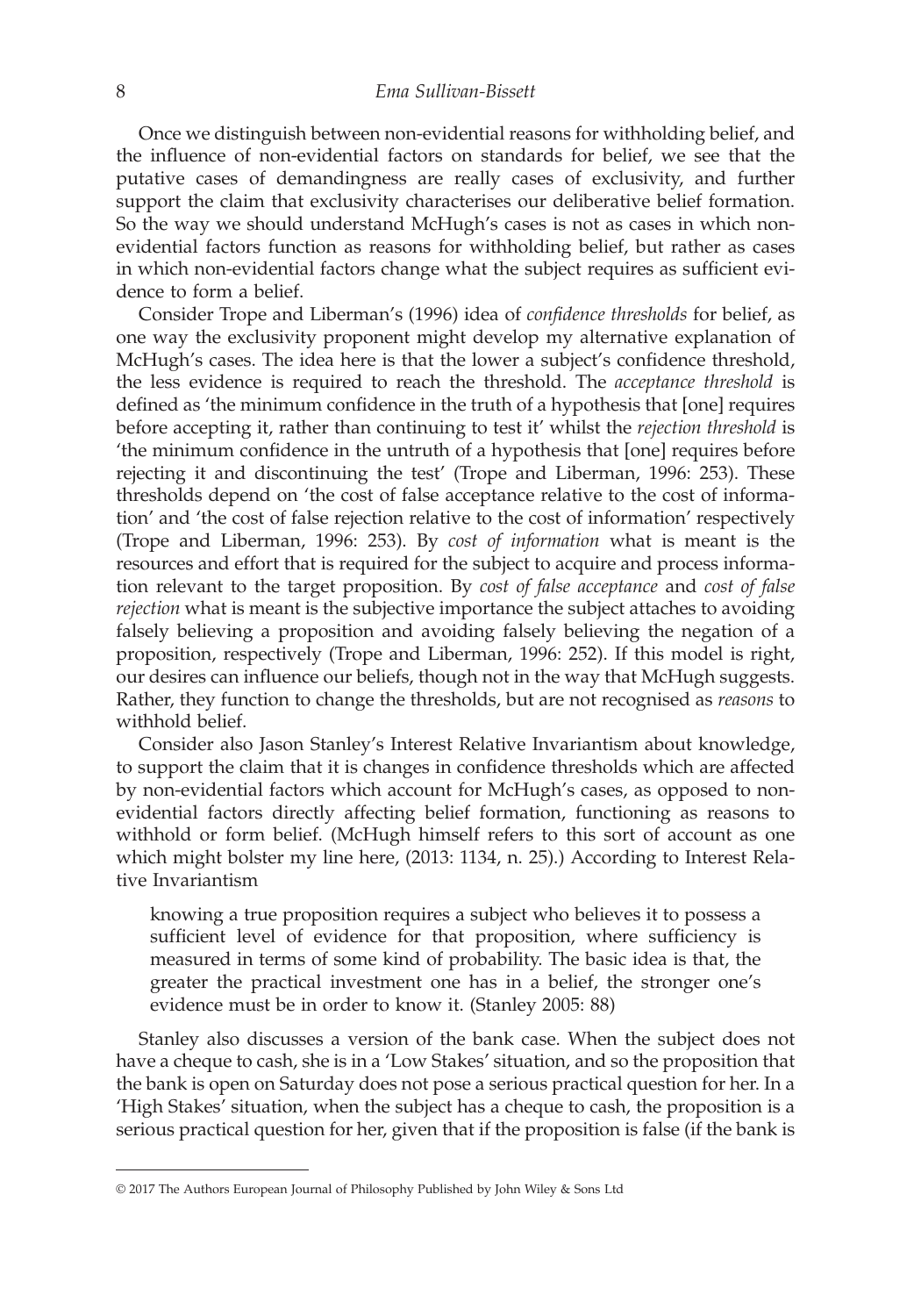not open), the warranted expected utilities of some of the actions at the subject's disposal are affected (namely, the utility of going to the bank on Saturday) (Stanley 2005: 96–7). For Stanley, in a High Stakes case, the subject does not have enough evidence to know the target proposition.

We can understand McHugh's cases in a similar way: the standards required to be a believer are modified according to context. In High Stakes cases, as in the cases McHugh describes, the warranted expected utilities of the subject's actions are affected if she falsely believes, or fails to believe, the target proposition. These are not cases in which non-evidential factors function as reasons in belief formation, but are rather cases in which the subject requires more or less evidence to be a believer. This, of course, does not speak against doxastic deliberation being characterised by exclusivity.

Before concluding, I should note how my argument here relates to a recent paper by Archer (2015). I have argued that when non-evidential factors play a role in belief formation, they do not do so by functioning as reasons for belief from the first-person perspective, but rather function to change the standards required for being a believer in a given context. In her paper, Archer makes several points, most relevant here is her denial of McHugh's assumption that 'evidence can be sufficient to enable but not compel belief', and she thus denies the very possibility of McHugh's cases (Archer 2015: 7). Archer's line here might usefully be plugged into my own argument: the non-evidential factors could function to set the standards for sufficient evidence, such that there could be no cases of sufficient evidence without belief, as Archer avers. That said, Archer's denial of the possibility of McHugh's cases is not required for my argument, and so I do not myself commit to it. It might be that McHugh's cases are possible, that there can be sufficient evidence without belief, but that nevertheless, where non-evidential factors play a role, they do not do so as reasons for believing, but rather set the standards for sufficiency. In contrast to Archer then, I am agnostic as to the possibility of McHugh's cases, but suggest that, whether or not one can have what one considers sufficient evidence for  $p$ without thereby believing that  $p$ , the role of non-evidential factors in such cases is not as McHugh claims. Exclusivity holds.

#### 6. Conclusion

I argued that it has not been shown that demandingness characterises deliberative formation, since McHugh's cases can be characterised as ones in which nonevidential factors influence the standards of evidence required to be a believer, but do not enter doxastic deliberation as considerations which are weighed in the fixation or withholding of belief. Owens's Exclusivity objection demonstrates that the teleologist cannot both appeal to an ordinary notion of aims, and explain exclusivity by appeal to the aim of belief. I conclude that the strategy pursued by McHugh—that of denying exclusivity in favour of demandingness, where the latter is consistent with the aim of belief being weighed—does not work. Owens's objection thus remains unanswered; there is no aim of belief.<sup>6</sup>

<sup>© 2017</sup> The Authors European Journal of Philosophy Published by John Wiley & Sons Ltd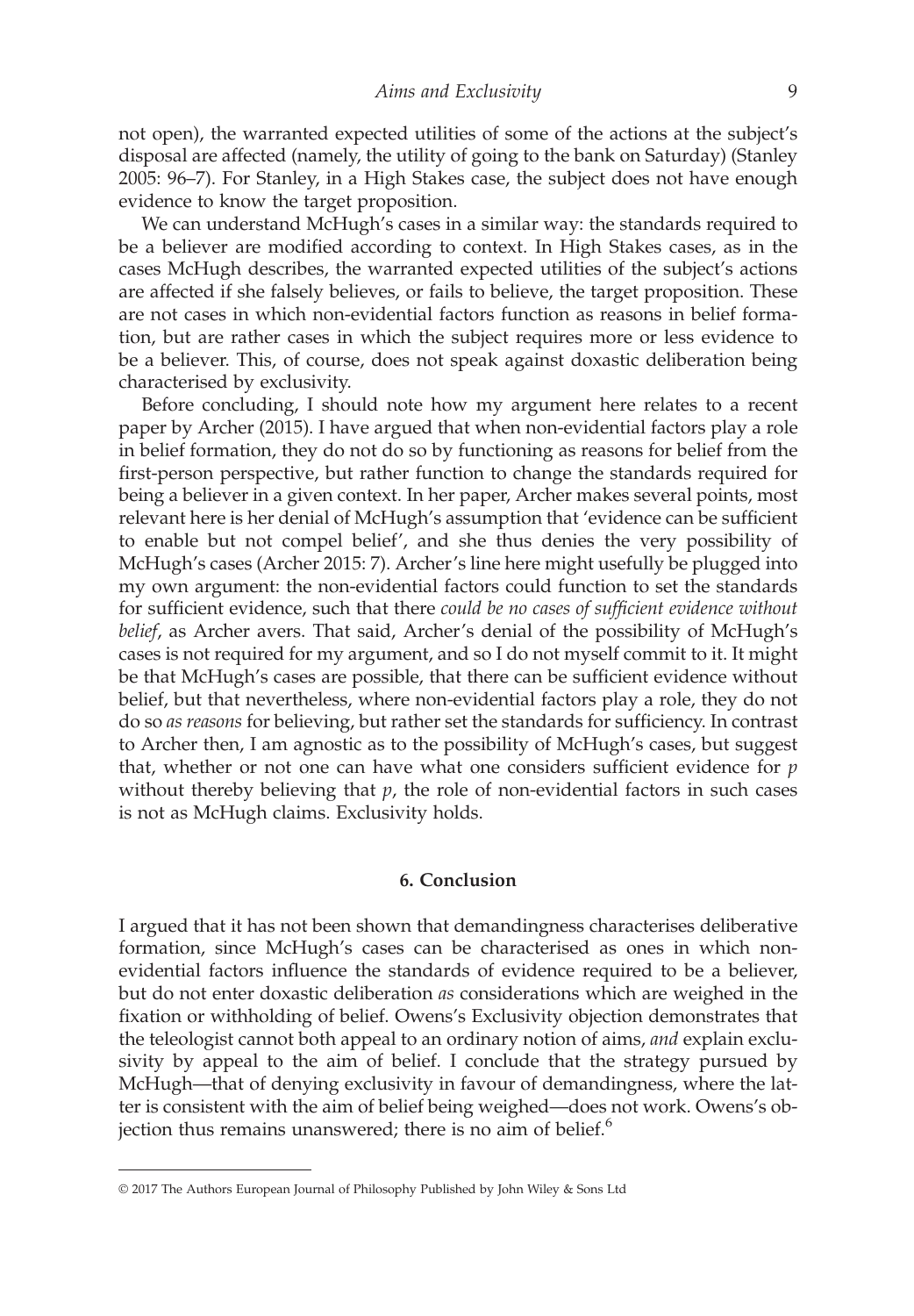Ema Sullivan-Bissett Department of Philosophy, European Research Institute, University of Birmingham UK e.l.sullivan-bissett@bham.ac.uk

#### **NOTES**

Steglich-Petersen offers this as an explanation of Transparency, which is the collapsing of the question whether to believe that p into the question whether p is true in doxastic deliberation (see Shah 2003: 447). Given that Transparency entails exclusivity, it is legitimate here to take the explanation of the former to encompass the latter.

We might only get something weaker from Owens's argument: it might be that there is no truth aim of belief. There might be some other aim which is weighable. However, it is enough for my purposes to show that there is no aim in the way teleological theorists have supposed, that is, there is no aim which can be appealed to in order to explain exclusivity.<br> $\frac{3}{3}$  A possible response at this point is to put pressure on the claim that aims are

necessarily weighable, which would allow for an aim of belief even though it cannot be weighed. Here is not the space to give a full account of aims and the conditions thereon; I just make two quick points. First, in response to Owens, teleologists have gone one of two ways: they either say that aims can be weighed, and this weighing occurs with respect to whether to take up the aim in the first place (Steglich-Petersen 2009, see Sullivan-Bissett and Noordhof 2013 for a response). Or they say that the aim can be weighed, and this occurs in deliberation itself, since exclusivity does not characterise all such deliberation (McHugh 2012; 2013). Teleologists then have not so far taken issue with Owens's characterisation of aims as necessarily weighable, and this might be suggestive of such a route being an unproductive one. Second, all other aims can, at least in principle, be weighed. Even aims which might structure most of our activities and ones we are loathe to give up, can, in the right circumstances, be weighed against our other aims (e.g., weighing our aim of remaining alive against our aim to protect a child). So if the teleologist wanted to respond to Owens's problem by claiming that belief does have an aim even though it cannot be weighed, then she will have to concede that this is different from any other aim, along at least this dimension. Perhaps that is a tolerable cost, but the teleologist at the very least owes us an account of what makes it an aim, and why it is different from all other aims. I suspect that answering these questions may well put pressure on whether talk of aims can be anything but metaphorical, as is Owens's original concern.<br><sup>4</sup> An almost identical definition of demandingness is given elsewhere (see McHugh

2012: 436); the difference is the absence of 'outright'. I opt for the 2013 definition here to put aside complications arising from degrees of belief.<br>
<sup>5</sup> Sophie Archer makes a similar point in her defence of exclusivity (Archer 2015: 9).<br>
<sup>6</sup> I acknowledge the support of the European Research Council (grant number

616358) for funding the research of which this was a part. I am grateful to Paul Noordhof for helpful discussion on earlier versions of the material presented here, and to an anonymous referee for this journal whose comments helped me to improve the paper.

<sup>© 2017</sup> The Authors European Journal of Philosophy Published by John Wiley & Sons Ltd